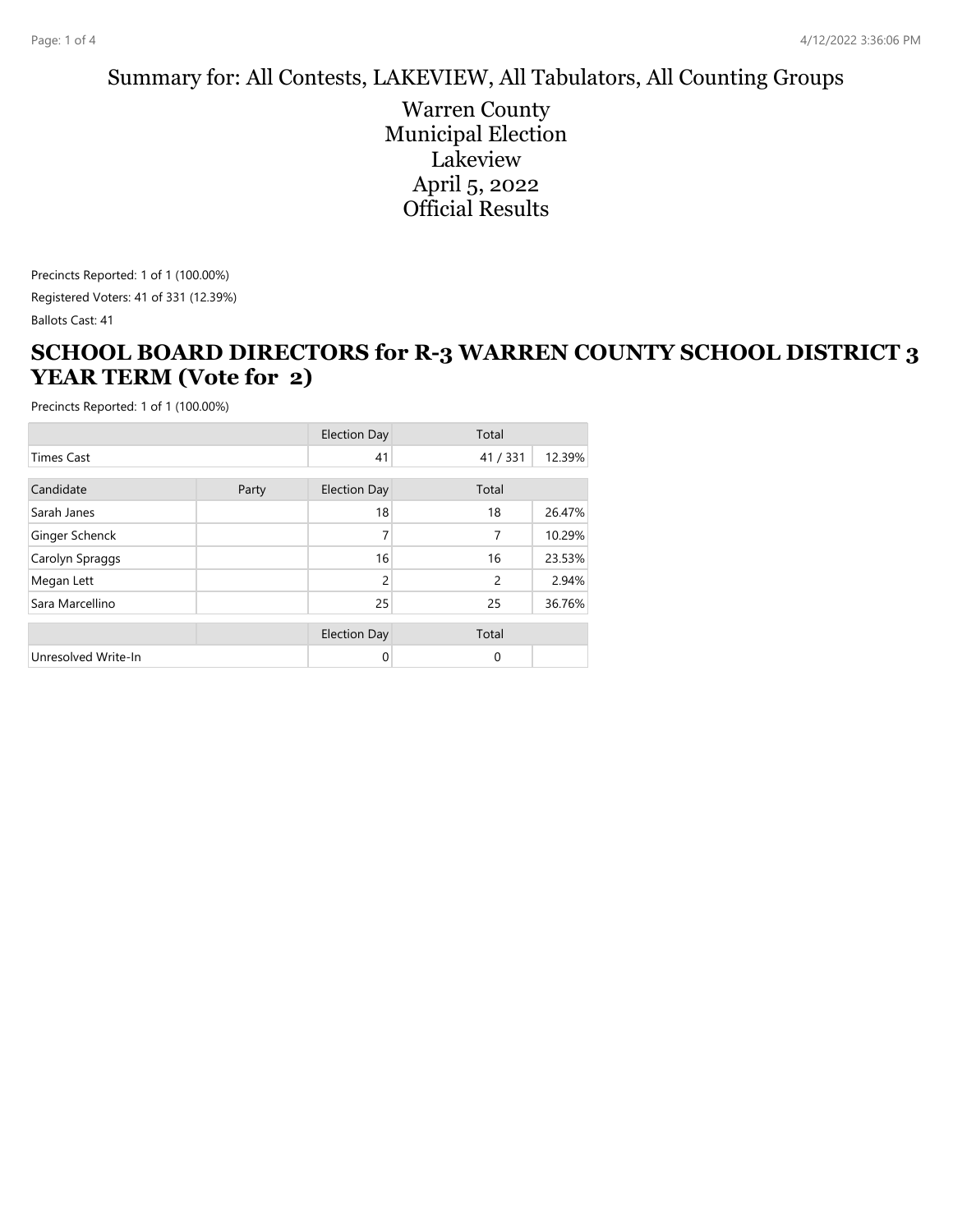### **SCHOOL BOARD DIRECTORS for R-3 WARREN COUNTY SCHOOL DISTRICT 1 YEAR TERM (Vote for 1)**

|                     |       | <b>Election Day</b> | Total    |        |  |
|---------------------|-------|---------------------|----------|--------|--|
| <b>Times Cast</b>   |       | 41                  | 41/331   | 12.39% |  |
| Candidate           | Party | <b>Election Day</b> | Total    |        |  |
| Rachel Besselman    |       | 16                  | 16       | 40.00% |  |
| Rich Barton         |       | 24                  | 24       | 60.00% |  |
|                     |       | <b>Election Day</b> | Total    |        |  |
| Unresolved Write-In |       | 0                   | $\Omega$ |        |  |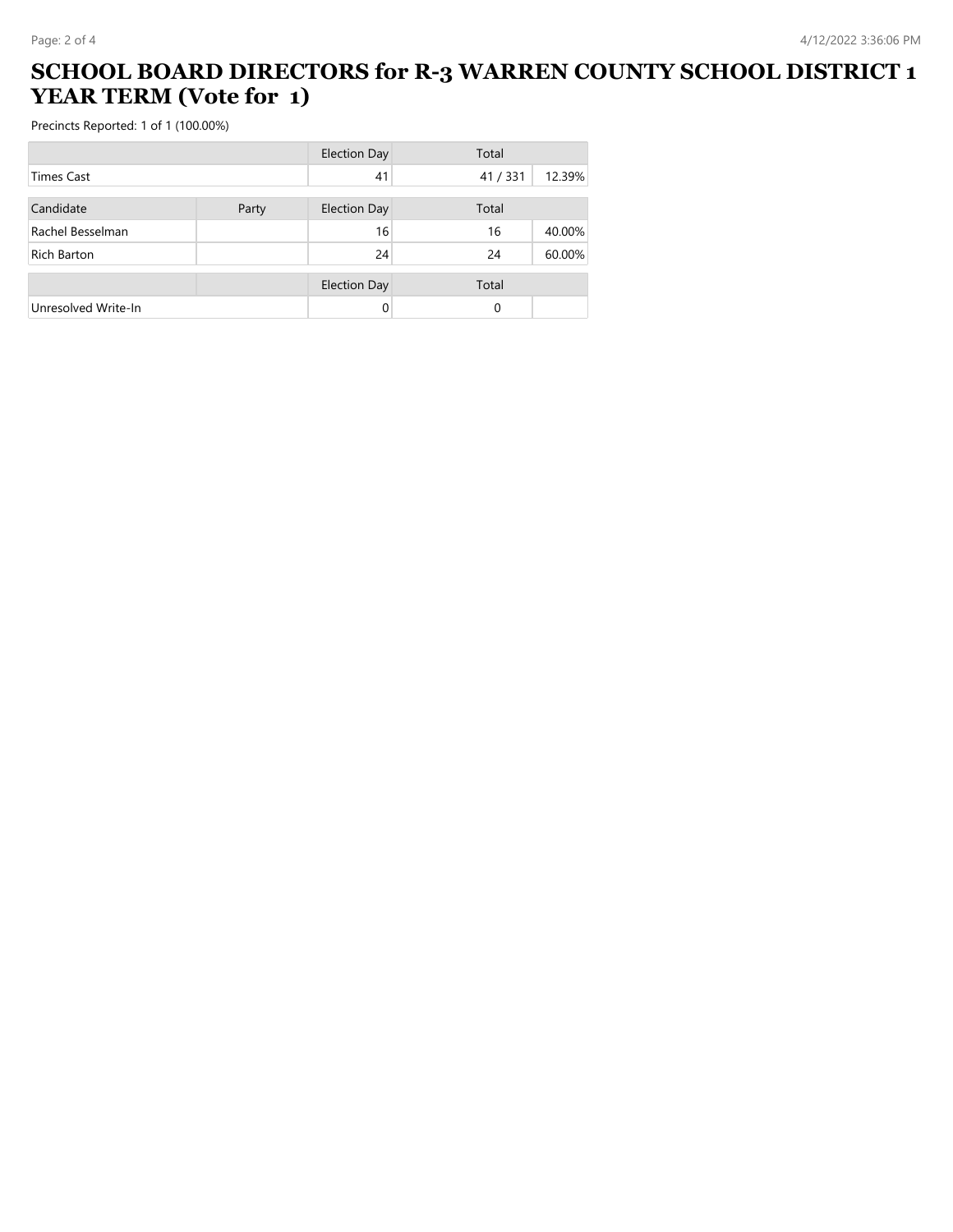# **911 BOARD MEMBER AT LARGE for WARREN COUNTY (Vote for 1)**

|                     |       | <b>Election Day</b> | Total  |         |
|---------------------|-------|---------------------|--------|---------|
| <b>Times Cast</b>   |       | 41                  | 41/331 | 12.39%  |
|                     |       |                     |        |         |
| Candidate           | Party | <b>Election Day</b> | Total  |         |
| Matt Eskew          |       | 36                  | 36     | 100.00% |
|                     |       | <b>Election Day</b> | Total  |         |
| Unresolved Write-In |       | 0                   | 0      |         |